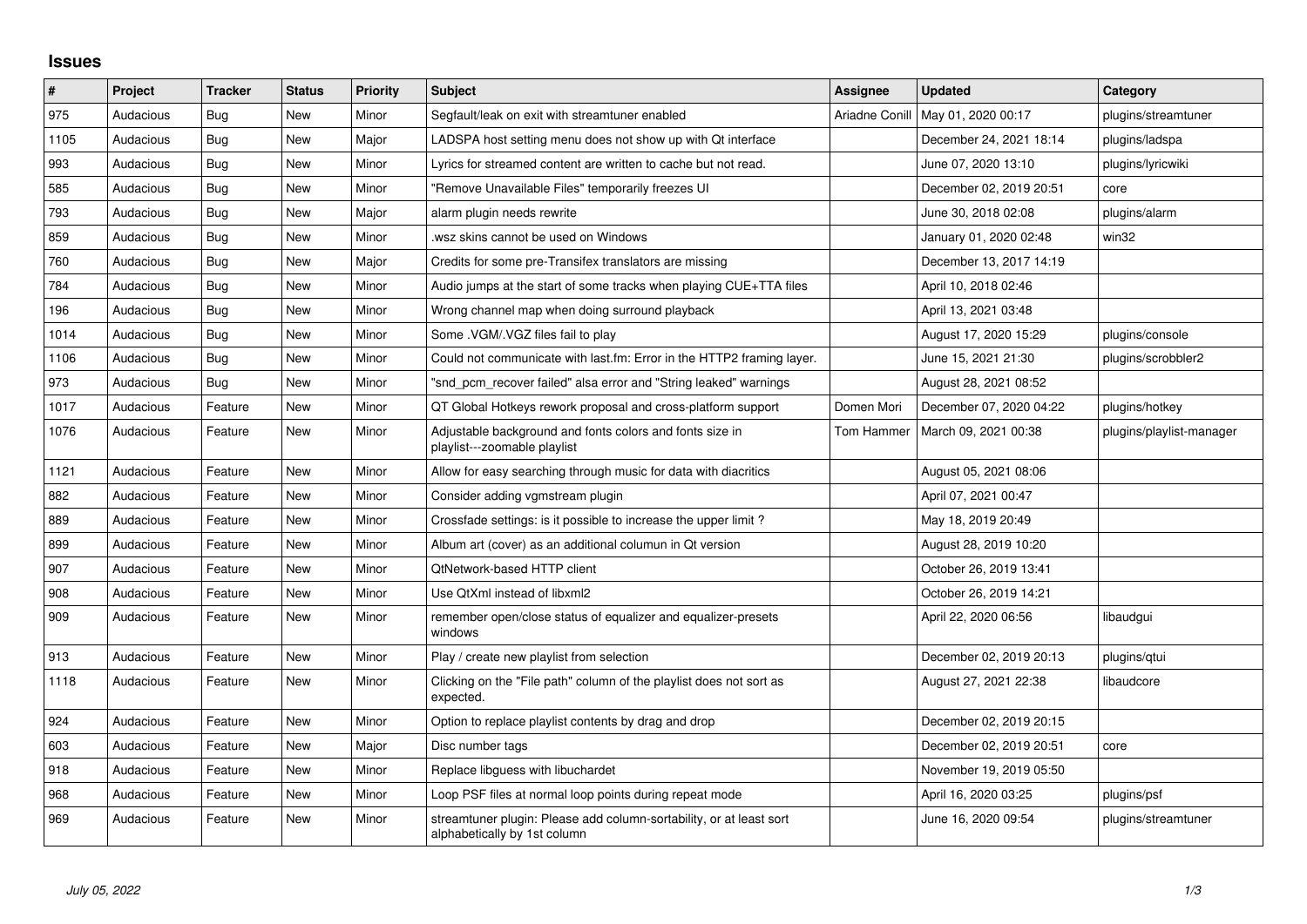| $\vert$ # | Project   | <b>Tracker</b> | <b>Status</b> | <b>Priority</b> | <b>Subject</b>                                                                            | <b>Assignee</b> | <b>Updated</b>          | Category           |
|-----------|-----------|----------------|---------------|-----------------|-------------------------------------------------------------------------------------------|-----------------|-------------------------|--------------------|
| 602       | Audacious | Feature        | New           | Minor           | Restoring XMMS "AUTO" (entry-specific) equalizer settings<br>(patch/suggestion included). |                 | December 03, 2019 14:40 | core               |
| 987       | Audacious | Feature        | New           | Minor           | Closing of Search Library tool by same method as opening it                               |                 | May 13, 2020 00:15      |                    |
| 995       | Audacious | Feature        | New           | Minor           | Add star rating to songs                                                                  |                 | June 16, 2020 09:56     |                    |
| 1048      | Audacious | Feature        | New           | Minor           | PipeWire support                                                                          |                 | May 04, 2022 19:36      |                    |
| 996       | Audacious | Feature        | New           | Minor           | Refine playlists when searching (search all playlists)                                    |                 | June 16, 2020 09:58     |                    |
| 1046      | Audacious | Feature        | New           | Minor           | Add all id3v2 frames in the settings of Playlist available columns                        |                 | December 28, 2020 21:14 | plugins/gtkui      |
| 998       | Audacious | Feature        | New           | Trivial         | aacgain in aac / r128 in opus                                                             |                 | June 01, 2021 10:44     |                    |
| 1047      | Audacious | Feature        | New           | Minor           | Stop playing after any chosen track                                                       |                 | December 29, 2020 01:23 |                    |
| 51        | Audacious | Feature        | <b>New</b>    | Minor           | Option to inhibit suspend                                                                 |                 | February 13, 2021 09:23 |                    |
| 1057      | Audacious | Feature        | New           | Minor           | Matroska (mka) chapter support                                                            |                 | August 27, 2021 22:54   |                    |
| 1058      | Audacious | Feature        | New           | Minor           | Allow changing the language/locale in settings                                            |                 | January 30, 2021 18:11  |                    |
| 1130      | Audacious | Feature        | New           | Minor           | folders for tabs in the playlist head (an enhancement suggestion, not a<br>bug)           |                 | October 24, 2021 19:04  |                    |
| 1131      | Audacious | Feature        | <b>New</b>    | Minor           | Selection of songs via selection field/bar (as in Clementine)                             |                 | October 31, 2021 12:41  |                    |
| 1011      | Audacious | Feature        | New           | Minor           | Visible separator of folders in the playlist                                              |                 | July 18, 2020 16:10     |                    |
| 1134      | Audacious | Feature        | New           | Minor           | Web interface remote control                                                              |                 | November 04, 2021 06:57 |                    |
| 1013      | Audacious | Feature        | New           | Minor           | Request re Album Art using music file metatag                                             |                 | August 03, 2020 22:48   |                    |
| 1142      | Audacious | Feature        | New           | Minor           | MusicBrainz support for CD plugin                                                         |                 | November 20, 2021 21:46 | plugins/cdaudio    |
| 1133      | Audacious | Feature        | New           | Major           | Provide an option to disable sorting playlists when you click column<br>header            |                 | March 13, 2022 01:19    | plugins/gtkui      |
| 1066      | Audacious | Feature        | New           | Minor           | Allow Equalizer window to be resized.                                                     |                 | February 11, 2021 10:05 |                    |
| 1067      | Audacious | Feature        | New           | Minor           | Equalizer adjustments are coarse.                                                         |                 | February 11, 2021 10:09 |                    |
| 1071      | Audacious | Feature        | New           | Minor           | Linkage could be improved for packagers.                                                  |                 | March 31, 2021 00:32    |                    |
| 1082      | Audacious | Feature        | New           | Minor           | File writer option to pad track numbers with leading zeros                                |                 | March 31, 2021 00:15    | plugins/filewriter |
| 1088      | Audacious | Feature        | New           | Minor           | plugin: status icon: ADD option to select tray mouse Middle Click action                  |                 | April 11, 2021 12:05    | plugins/statusicon |
| 1091      | Audacious | Feature        | New           | Minor           | Built-in lyrics support                                                                   |                 | April 28, 2021 18:24    |                    |
| 1092      | Audacious | Feature        | New           | Minor           | Reread metadata on play option                                                            |                 | April 30, 2021 03:35    |                    |
| 1148      | Audacious | Feature        | New           | Minor           | Save the dimensions of the open-file dialogue window                                      |                 | January 18, 2022 14:43  |                    |
| 1151      | Audacious | Feature        | New           | Minor           | Load balance XSPF tracks with multiple location URIs                                      |                 | January 28, 2022 19:10  |                    |
| 1098      | Audacious | Feature        | New           | Minor           | Hide empty Services playlist sub-menu                                                     |                 | May 10, 2021 09:25      | libaudgui          |
| 1093      | Audacious | Feature        | New           | Minor           | Make the Song Dialog (Qt) window wider by default                                         |                 | May 17, 2021 15:36      |                    |
| 1101      | Audacious | Feature        | New           | Major           | Please add media shortcut keys for Windows 10                                             |                 | December 03, 2021 16:31 | win32              |
| 1095      | Audacious | Feature        | New           | Minor           | Ctrl + $Z / R$ to undo / redo changes to playlist                                         |                 | May 07, 2021 18:42      |                    |